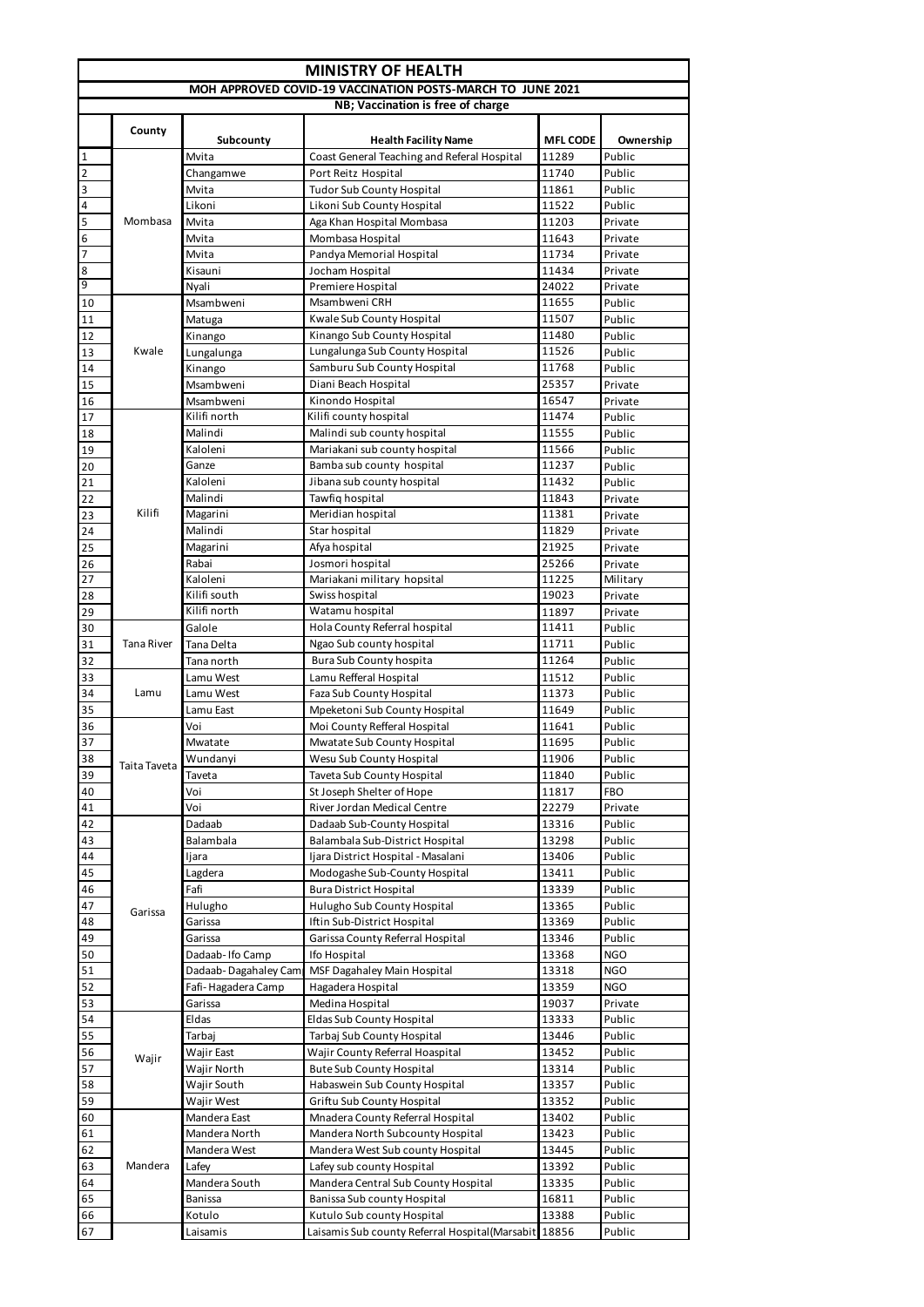|            | County        | Subcounty                      | <b>Health Facility Name</b>                               | <b>MFL CODE</b> | Ownership            |
|------------|---------------|--------------------------------|-----------------------------------------------------------|-----------------|----------------------|
| 68         |               | Moyale                         | Moyale Sub county Referral Hospital                       | 12544           | Public               |
| 69         |               | Saku                           | Marsabit County Referral Hospital                         | 12472           | Public               |
| 70         | Marsabit      | North Horr                     | Kalacha Sub County Referral Hospital (Chalbi)             | 12142           | Public               |
| 71         |               | Laisamis                       | Catholic Hospital Laisamis                                | 16215           | FBO                  |
| 72         |               | Saku                           | Ismc Hospital                                             | 12066           | Private              |
| 73         |               | Moyale                         | Sololo Mission Hospital                                   | 12739           | <b>FBO</b>           |
| 74         |               | Isiolo                         | Isiolo County Referral Hospital                           | 12094           | Public               |
| 75         | Isiolo        | Garbatulla                     | Garbatulla Sub County Hospital                            | 12029           | Public               |
| 76         |               | Merti                          | Merti Sub County Hospital                                 | 12514           | Public               |
| 77         |               | Imenti South                   | Mikumbune Sub-District Hospital                           | 12526           | Public               |
| 78         |               | Tigania East                   | Muthara Sub-District Hospital                             | 12591           | Public               |
| 79         |               | Imenti Central                 | Cottolengo Mission Hospital                               | 11977           | FBO                  |
| 80         |               | Igembe South                   | Nyambene District Hospital                                | 12684           | Public               |
| 81         |               | Tigania East                   | Mikinduri Sub-District Hospial                            | 12525           | Public               |
| 82         |               | Imenti South<br>Imenti Central | Consolata Mission Hospital (Nkubu)                        | 11976           | <b>FBO</b><br>Public |
| 83<br>84   |               | Imenti North                   | Githongo District Hospital<br>Giaki Sub-District Hospital | 12041<br>12036  | Public               |
| 85         |               | Igembe Central                 | Kangeta Heaith Centre                                     | 12174           | Public               |
| 86         | Meru          | Imenti South                   | Kanyakine District Hospital                               | 12181           | Public               |
| 87         |               | Buuri                          | St Theresa Hospital (Kiirua)                              | 12303           | FBO                  |
| 88         |               | Imenti South                   | Kinoro Sub-District Hospital                              | 12325           | Public               |
| 89         |               | Tigania West                   | Mbeu Sub-District Hospital                                | 12500           | Public               |
| 90         |               | Igembe South                   | Maua Methodist Hospital                                   | 12492           | <b>FBO</b>           |
| 91         |               | Igembe North                   | Mutuati Sub-County Hospital                               | 12605           | Public               |
| 92         |               | Imenti South                   | St Ann Hospital                                           | 12743           | <b>FBO</b>           |
| 93         |               | Buuri                          | Timau Sub-County Hospital                                 | 12802           | Public               |
| 94         |               | Tigania East                   | St John of God Hospital Tigania                           | 12799           | <b>FBO</b>           |
| 95         |               | Tigania West                   | Miathene District Hospital                                | 16234           | Public               |
| 96         |               | Chuka                          | Chuka county referral hospital                            | 11973           | public               |
| 97         |               | Mwimbi                         | PCEA Chogoria hospital                                    | 12445           | <b>FBO</b>           |
| 98         |               | Mwimbi                         | Magutuni sub-county hospital                              | 11970           | Public               |
| 99         | Tharaka Nithi | Tharaka south                  | Tharaka subcounty hospital                                | 12795<br>26971  | public               |
| 100<br>101 |               | Igambang'ombe<br>Tharaka south | Komarock Mordern hospital<br>Kibung'a hospital            | 23887           | Private<br>public    |
| 102        |               | Tharaka North                  | Gatunga hospital                                          | 18080           | Public               |
| 103        |               | Tharaka south                  | st Orsola Hospital                                        | 12769           | FBO                  |
| 104        |               | Manyatta                       | Embu level 5 hospital                                     | 12004           | Public               |
| 105        |               | Runyejes                       | Runyejes level 4 hospital                                 | 12719           | Public               |
| 106        | Embu          | Mbeere north                   | Mbeere level 4 hospital                                   | 16467           | Public               |
| 107        |               | Mbeere north                   | Ishiara level 4 hospital                                  | 16464           | Public               |
| 108        |               | Manyatta                       | Embu childrens hospital tenri                             | 12790           | Private              |
| 109        |               | Runyejes                       | Consolata kyeni mission hospital                          | 12413           | FBO                  |
| 110        |               | Kitui Central                  | Neema Hospital Ltd. Annex                                 | 24171           | Private              |
| 111        |               | Kitui Central                  | The Kitui Family Care Hospital                            | 24092           | Private              |
| 112        |               | Kitui East                     | Zombe Sub County Hospital                                 | 23030           | Public               |
| 113        |               | Kitui Central                  | Katulani Sub County Hospital (Kitui)                      | 16991           | Public               |
| 114        |               | Kitui South                    | Mutomo Sub County Hospital                                | 12603           | Public               |
| 115        |               | Kitui East                     | Mutitu Sub County Hospital                                | 12601           | Public               |
| 116        |               | Kitui West                     | Muthale Mission Hospital                                  | 12587           | FBO                  |
| 117        |               | Mwingi West                    | Migwani Sub County Hospital                               | 12523<br>12366  | Public<br>Public     |
| 118<br>119 |               | Kitui Central<br>Kitui Central | Kitui County Referral Hospital<br>Jordan Hospital         | 12110           | Private              |
| 120        | Kitui         | Kitui South                    | Our Lady of Lourdes Mutomo Hospital                       | 12604           | FBO                  |
| 121        |               | Kitui West                     | Kauwi Sub County Hospital                                 | 12255           | Public               |
| 122        |               | Kitui South                    | Ikanga Sub County Hospital                                | 12077           | Public               |
| 123        |               | Kitui South                    | Ikutha Sub County Hospital                                | 12080           | Public               |
| 124        |               | Mwingi North                   | Kyuso Sub County Hospital                                 | 12420           | Public               |
| 125        |               | Mwingi Central                 | Mwingi Sub County Hospital                                | 12626           | Public               |
| 126        |               | Kitui Rural                    | Kanyangi Sub County Hospital                              | 12184           | Public               |
| 127        |               | Kitui Central                  | Neema Hospital                                            | 12641           | Private              |
| 128        |               | Mwingi North                   | Tseikuru Sub County Hospital                              | 12805           | Public               |
| 129        |               | Mwingi Central                 | Nuu Sub County Hospital                                   | 12681           | Public               |
| 130        |               | Mwala                          | Mwala Level 4                                             | 12618           | Public               |
| 131        |               | Kathiani                       | Kathiani Level 4                                          | 12230           | Public               |
| 132        |               | Kalama                         | Muuma Andu Level 4                                        | 12612           | Public               |
| 133        |               | Mavoko                         | Athi River Level 4                                        | 11936           | Public               |
| 134        | Machakos      | Kangundo                       | Kangundo Level 4                                          | 12177           | Public               |
| 135        |               | Yatta                          | Matuu Level 4                                             | 12488           | Public               |
| 136<br>137 |               | Masina<br>Matungulu            | Masinga Level 4<br>Nguluni Level 4                        | 12476<br>12657  | Public<br>Public     |
|            |               |                                |                                                           |                 |                      |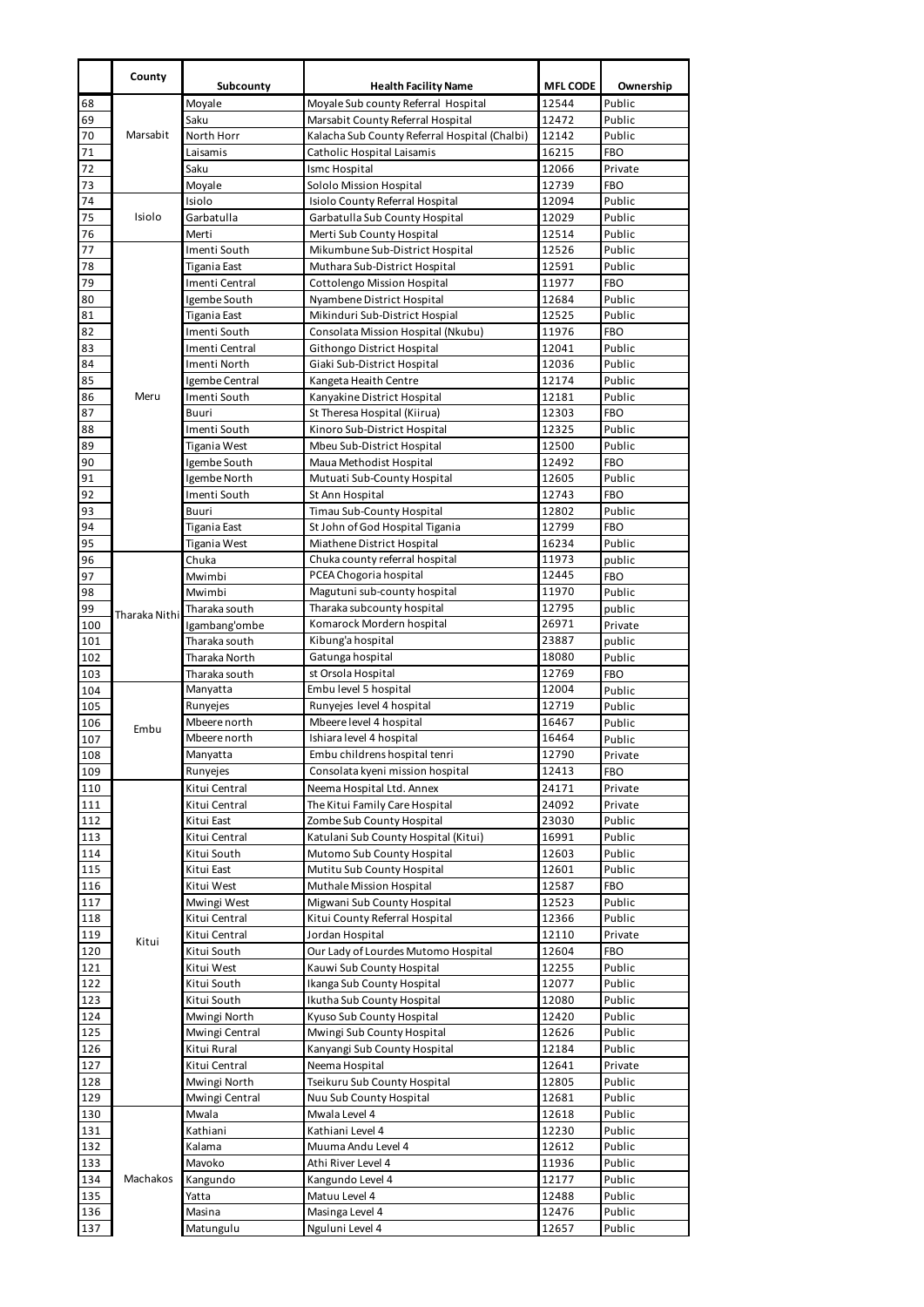|            | County    | Subcounty          | <b>Health Facility Name</b>                                           | <b>MFL CODE</b> | Ownership            |
|------------|-----------|--------------------|-----------------------------------------------------------------------|-----------------|----------------------|
| 138        |           | Machakos           | Mutuini Level 4                                                       | 12602           | Public               |
| 139        |           | Makueni            | Mutyambua Subcounty Hospital (Level IV)                               | 12610           | Public               |
| 140        |           | Kaiti              | Mukuyuni Subcounty Hospital (Level IV)                                | 12565           | Public               |
| 141        |           | Mbooni             | Tawa Subcounty Hospital (Level IV)                                    | 12787           | Public               |
| 142        |           | Makueni            | Matiliku Subcounty Hospital (Level IV)                                | 12485           | Public               |
| 143        |           | Kibwezi West       | Makindu Subcounty Hospital (Level IV)                                 | 12455           | Public               |
| 144        |           | Mbooni             | Mbooni Subcounty Hospital (Level IV)                                  | 12508           | Public               |
| 145        |           | Mbooni             | Kisau Subcounty Hospital (Level IV)                                   | 12341           | Public               |
| 146        |           | Kilome             | Sultan Hamud Subcounty Hospital (Level IV)                            | 12777           | Public               |
| 147        |           | Makueni            | Makueni County Referral Hospital (Level V)                            | 12457           | Public               |
| 148        | Makueni   | Kibwezi East       | Kibwezi Subcounty Hospital (IV)                                       | 12291           | Public               |
| 149        |           | Kibwezi East       | Kambu Subcounty Hospital (IV)                                         | 18596           | Public               |
| 150        |           | Kibwezi East       | Mtito Andei Subcounty Hospital (IV)                                   | 12547           | Public               |
| 151        |           | Kaiti<br>Kiati     | Kilungu Subcounty Hospital (IV)                                       | 12314           | Public<br><b>FBO</b> |
| 152<br>153 |           | Makueni            | Kikoko Mission Hospital (IV)<br>Ralpha Hospital                       | 12306<br>21676  | Private              |
| 154        |           | Makueni            | Royal Star Hospital                                                   | 25386           | Private              |
| 155        |           | Makueni            | Ponya Hospital                                                        | 18140           | Private              |
| 156        |           | Kibwezi West       | Kilome Nursing Home                                                   | 12313           | Private              |
| 157        |           | Kibwezi West       | Mulatya Memorial Hospital                                             | 19320           | Private              |
| 158        |           | Olkalau            | JM Kariuki County Referral Hospital                                   | 10916           | Public               |
| 159        |           | Kinangop           | <b>Engineer County Hospital</b>                                       | 10171           | Public               |
| 160        | Nyandarua | Kinangop           | North Kinangop Catholic Hospital                                      | 10887           | <b>FBO</b>           |
| 161        |           | Olkalau            | The Pine Hospital                                                     | 26053           | Private              |
| 162        |           | Kinangop           | Pinnacle Flyover Hospital                                             | 20629           | Public               |
| 163        |           | Nyeri-central      | NYERI COUNTY REFERRAL HOSPITAL                                        | 10903           | Public               |
| 164        | Nyeri     | Nyeri-South        | <b>KNH ANNEX</b>                                                      | 25045           | Public               |
| 165        |           | Nyeri-central      | MT.KENYA HOSPITAL                                                     | 10739           | Public               |
| 166        |           | Kirinyaga central  | Kerugoya county referral hospital                                     | 10520           | Public               |
| 167        |           | Kirinyaga north    | Our lady of roudes mwea mission hospital                              | 10808           | <b>FBO</b>           |
| 168        |           | Kirinyaga south    | Kimbimbi sub county hospital                                          | 10609           | Public               |
| 169        | Kirinyaga | Kirinyaga west     | Sagana sub county hospital                                            | 10994           | Public               |
| 170        |           | Kirinyaga east     | kianyaga sub county hospital                                          | 10565           | Public               |
| 171        |           | Kirinyaga central  | ACK mt. Kenya hospital                                                | 10738           | <b>FBO</b>           |
| 172        |           | Kirinyaga central  | Kerugoya medical centre                                               | 10522           | Private              |
| 173        |           | Kirinyaga south    | Mwea medical centre<br>Murang'a County Referral Hospital              | 10806<br>10777  | Private              |
| 174<br>175 |           | Kiharu<br>Kiharu   | Muriranjas Sub County Hospital                                        | 10782           | Public<br>Public     |
| 176        |           | Kiharu             | Family Heritage Hospital                                              | 22005           | Private              |
| 177        |           | Kangema            | Kangema Sub County Hospital                                           | 10470           | Public               |
| 178        |           | Murang'a South     | Maragua Sub County Hospital                                           | 10686           | Public               |
| 179        |           | Murang'a South     | Kenol Hospital                                                        | 10512           | Private              |
| 180        | Muranga   | Gatanga            | Kirwara Sub County Hospital                                           | 10639           | Public               |
| 181        |           | Kandara            | Kandara Sub County Hospital                                           | 10459           | Public               |
| 182        |           | Kandara            | Githumu Hospital                                                      | 10267           | <b>FBO</b>           |
| 183        |           | Kandara            | Gaichanjiru Hospital                                                  | 10199           | <b>FBO</b>           |
| 184        |           | Kigumo             | Kigumo Sub County Hospital                                            | 10588           | Public               |
| 185        |           | Mathioya           | Kiria-Ini Mission Hospital                                            | 10627           | FBO                  |
| 186        |           | Kikuyu             | <b>ACK Emmanuel Mission Hospital</b>                                  | 24590           | FBO                  |
| 187        |           | Juja               | <b>Oasis Mission Hospital</b>                                         | 22542           | FBO                  |
| 188        |           | Githunguri         | Holy family catholic hospital githunguri                              | 19963           | FBO                  |
| 189        |           | Ruiru              | Kalimoni Hospital (Ruiru)                                             | 18200           | FBO                  |
| 190        |           | Ruiru              | Neema Hospital (Ruiru)                                                | 18061           | FBO                  |
| 191        |           | Ruiru              | Nazareth Hospital (Ruiru)                                             | 17490           | FBO                  |
| 192<br>193 |           | Lari               | Cure (AIC) International Hospital<br>Kalimoni Mission Hospital (Juja) | 17397<br>10438  | FBO<br>FBO           |
| 194        |           | Juja<br>Thika Town | Mary Help of The Sick Hospital                                        | 10698           | FBO                  |
| 195        |           | Kikuyu             | Kikuyu (PCEA) Hospital                                                | 10603           | FBO                  |
| 196        |           | Limuru             | Nazareth Hospital                                                     | 10825           | FBO                  |
| 197        |           | Thika Town         | St Mulumba Mission Hospital                                           | 10765           | FBO                  |
| 198        |           | Lari               | Kijabe (AIC) Hospital                                                 | 10602           | FBO                  |
| 199        |           | Lari               | Immaculate Heart Hospital Kereita                                     | 10518           | <b>FBO</b>           |
| 200        |           | Thika Town         | Immaculate Heart of Mary Hospital                                     | 10349           | <b>FBO</b>           |
| 201        |           | Kabete             | Wangige Sub County Hospital                                           | 11170           | Public               |
| 202        |           | Kabete             | Nyathuna Level 4 Hospital                                             | 10895           | Public               |
| 203        |           | Juja               | Jkuat Hospital                                                        | 10378           | Public               |
| 204        |           | Kiambaa            | Kihara Sub County Hospital                                            | 10591           | Public               |
| 205        |           | Gatundu North      | Igegania Sub-District Hospital                                        | 10338           | Public               |
| 206        |           | Gatundu South      | Gatundu District Hospital                                             | 10233           | Public               |
| 207        |           | Lari               | Lari Hospital                                                         | 10655           | Public               |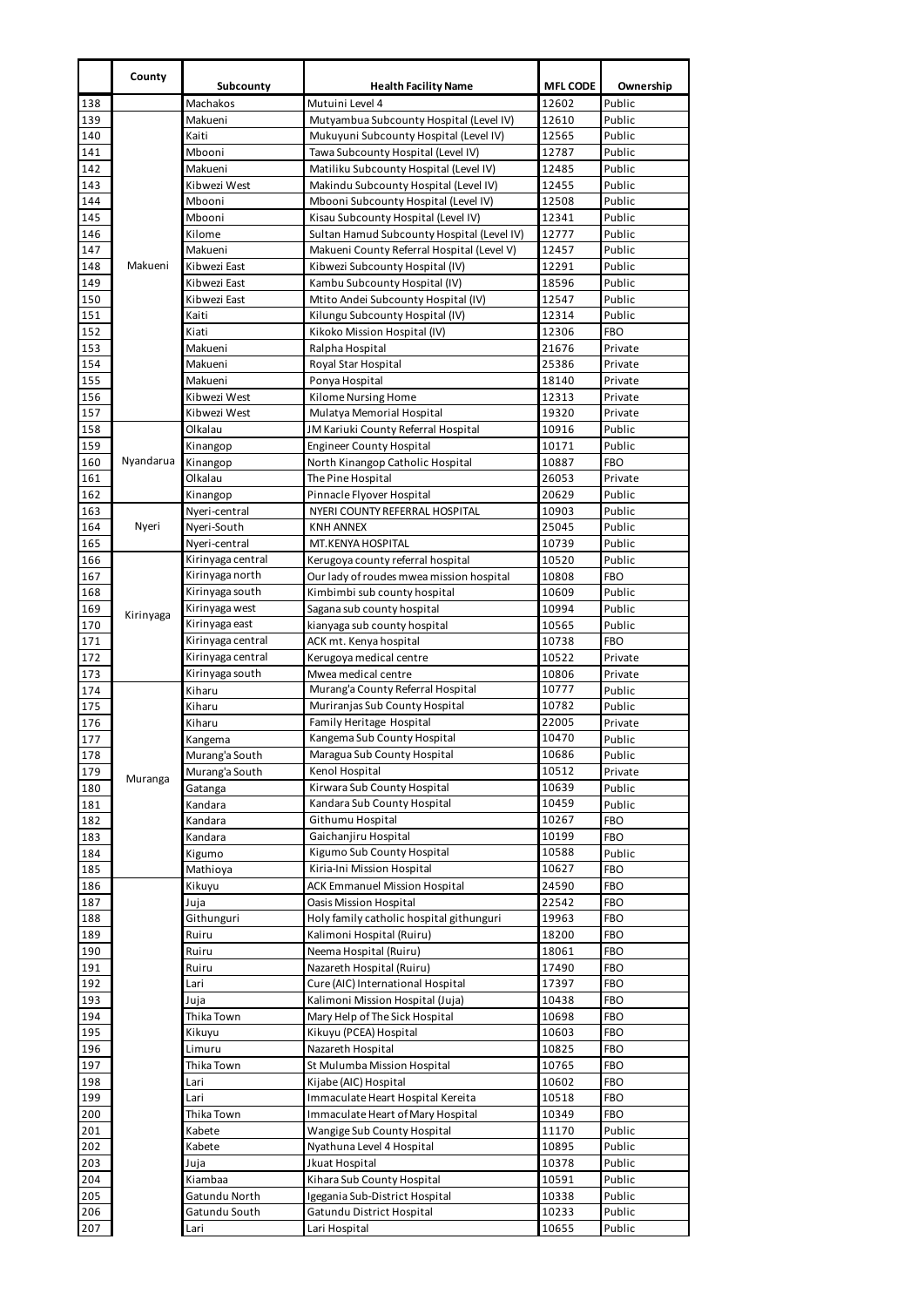|            | County             |                              |                                                                |                          |                     |
|------------|--------------------|------------------------------|----------------------------------------------------------------|--------------------------|---------------------|
| 208        |                    | Subcounty<br>Thika Town      | <b>Health Facility Name</b><br>Thika Level 5 Hospital          | <b>MFL CODE</b><br>11094 | Ownership<br>Public |
| 209        |                    | Limuru                       | Tigoni District Hospital                                       | 11104                    | Public              |
| 210        |                    | Ruiru                        | Ruiru Sub-County Hospital                                      | 10973                    | Public              |
| 211        |                    | Kiambu Town                  | Kiambu County Referal Hospital                                 | 10539                    | Public              |
| 212        |                    | Kiambaa                      | Karuri Level 4 Hospital                                        | 10507                    | Public              |
| 213        | Kiambu             | Kikuyu                       | Lusigetti Sub-county Hospital                                  | 10666                    | Public              |
| 214        |                    | Githunguri                   | Kigumo Level 4 hospital                                        | 10587                    | Public              |
| 215        |                    | Kabete                       | Life Point Hospital                                            | 25364                    | Private             |
| 216        |                    | Kikuyu                       | Oakwood Hospital                                               | 25503                    | Private             |
| 217        |                    | Thika Town                   | Thika Nursing Hospital                                         | 24150                    | Private             |
| 218        |                    | Limuru                       | St Joel Community Hospital                                     | 23966                    | Private             |
| 219        |                    | Gatundu North                | Wendo Hospital Gatukuyu                                        | 23904                    | Private             |
| 220<br>221 |                    | Kiambu Town<br>Kabete        | St.Marys Mother & Child Hospital (Kiambu Tow 23542             | 23297                    | Private<br>Private  |
| 222        |                    | Ruiru                        | Kabete Gardens Hospital<br>Arise Hospital Limited              | 23031                    | Private             |
| 223        |                    | Juja                         | Juja Modern Hospital & Maternity                               | 22321                    | Private             |
| 224        |                    | Thika Town                   | Caritas community hospital                                     | 22054                    | Private             |
| 225        |                    | Thika Town                   | Avenue Hospital Thika                                          | 20628                    | Private             |
| 226        |                    | Kiambu Town                  | Radiant Group of Hospital (Kiambu)                             | 20383                    | Private             |
| 227        |                    | Kiambu Town                  | St. Teresa Hospital Kiambu                                     | 20378                    | Private             |
| 228        |                    | Kiambu Town                  | <b>St Marks Hospital</b>                                       | 19655                    | Private             |
| 229        |                    | Gatundu South                | St Judes Nursing Home Hospital                                 | 19603                    | Private             |
| 230        |                    | Kiambu Town                  | Mercylight Hospital                                            | 18597                    | Private             |
| 231        |                    | Thika Town                   | Central Memorial Hospital                                      | 10083                    | Private             |
| 232        |                    | Thika Town                   | Naidu Hospital                                                 | 10819                    | Private             |
| 233        |                    | Ruiru                        | Kahawa Wendani Hospital                                        | 10308                    | Private             |
| 234        |                    | Ruiru                        | Eddiana Hospital                                               | 10162                    | Private             |
| 235        |                    | Thika Town                   | Vineyard Hospital                                              | 10154                    | Private             |
| 236        |                    | Ruiru<br>Thika Town          | Ruiru Hospital Limited                                         | 10974                    | Private<br>Private  |
| 237<br>238 |                    | Thika Town                   | Mt Sinai Nursing Home<br>Caritas community hospital (Township) | 10740<br>10088           | Private             |
| 239        |                    | Thika Town                   | Thika Nursing Home                                             | 11097                    | Private             |
| 240        |                    | Turkana Central              | Lodwar County Referral Hospital                                | 15049                    | Public              |
| 241        |                    | Turkana West                 | Lopiding sub county Hospital                                   | 15081                    | Public              |
| 242        |                    | Turkana North                | Lokitaung sub county Hospital                                  | 15062                    | Public              |
| 243        |                    | Turkana East                 | Kapedo sub county Hospital                                     | 14699                    | Public              |
| 244        |                    | Loima                        | Kakuma sub county Hospital                                     | 25423                    | Public              |
| 245        |                    | Turkana Central              | Lorugum sub county Hospital                                    | 20826                    | Public              |
| 246        | Turkana            | Turkana South                | Kanamkemer sub county Hospital                                 | 25423                    | Public              |
| 247        |                    | Turkana South                | Katilu sub county Hospital                                     | 14818                    | Public              |
| 248        |                    | Turkana East                 | Lokichar sub county Hospital                                   | 21345                    | Public              |
| 249<br>250 |                    | Turkana East<br>Turkana East | Lokori sub county Hospital<br>Elelea sub county Hospital       | 21316<br>14436           | Public<br>Public    |
| 251        |                    | Kibish                       | Kaikor sub county Hospital                                     | 14643                    | Public              |
| 252        |                    | Turkana west                 | Kakuma Mission Hospital                                        | 14655                    | FBO                 |
| 253        |                    | Turkana west                 | Ammusait General Hospital                                      | 25412                    | <b>NGO</b>          |
| 254        |                    | West pokot                   | Kapenguria county referral hospital                            | 14701 Public             |                     |
| 255        |                    | Pokot central                | Sigor sub couunty hospital                                     | 15564 Public             |                     |
| 256        | West pokot         | Pokot south                  | Chepareria sub county hospital                                 | 14330 Public             |                     |
| 257        |                    | Pokot north                  | Kacheliba sub county hospital                                  | 14634 Public             |                     |
| 258        |                    | Pokot south                  | Ortum mission hospital                                         | 15446 FBO                |                     |
| 259        | Samburu            | Samburu Central              | Samburu County Referral Hospital                               | 15126                    | Public              |
| 260<br>261 |                    | Kiminini<br>Kiminini         | kitale county hospital<br>mt elgon hospital                    | 14947<br>15239           | public<br>public    |
| 262        |                    | Kwanza                       | kwanza sub county hospital                                     | 15003                    | public              |
| 263        | <b>Trans Nzoia</b> | Endebess                     | endebess sub county hospital                                   | 14455                    | public              |
| 264        |                    | Kiminini                     | matunda sub county hospital                                    | 16364                    | public              |
| 265<br>266 |                    | Cherengany<br>Cherengany     | cherangany sub county hospital<br>kapsara sub county hospital  | 16743<br>15377           | public<br>public    |
| 267        |                    | Saboti                       | saboti sub county hospital                                     | 14119                    | public              |
| 268        |                    | Kapseret                     | Kapteldon Sub county Hospital                                  | 14779                    | Public              |
| 269        |                    | Kesses                       | Kesses Sub County Hospital                                     | 14841                    | Public              |
| 270        |                    | Soy                          | Ziwa Sub County Hospital                                       | 15788                    | Public              |
| 271        |                    | Ainabkoi                     | Burnt Forest Sub County Hospital                               | 16347                    | Public              |
| 272        |                    | Turbo                        | Turbo Sub County Hospital                                      | 15753                    | Public              |
| 273        | Uasin Gishu        | Moiben                       | Moiben Sub County Hospital                                     | 15206                    | Public              |
| 274        |                    | Moiben                       | Uasin gishu district Hospital                                  | 15758                    | Public              |
| 275        |                    | Turbo                        | Huruma Sub County Hospital                                     | 14555                    | Public              |
| 276        |                    | Ainabkoi<br>Ainabkoi         | Mediheal Hospital-Eldoret<br>Moi Teaching & Referral Hospital  | 15167                    | Private<br>Public   |
| 277<br>278 |                    | Ainabkoi                     | Eldoret Hospital                                               | 14435                    | Private             |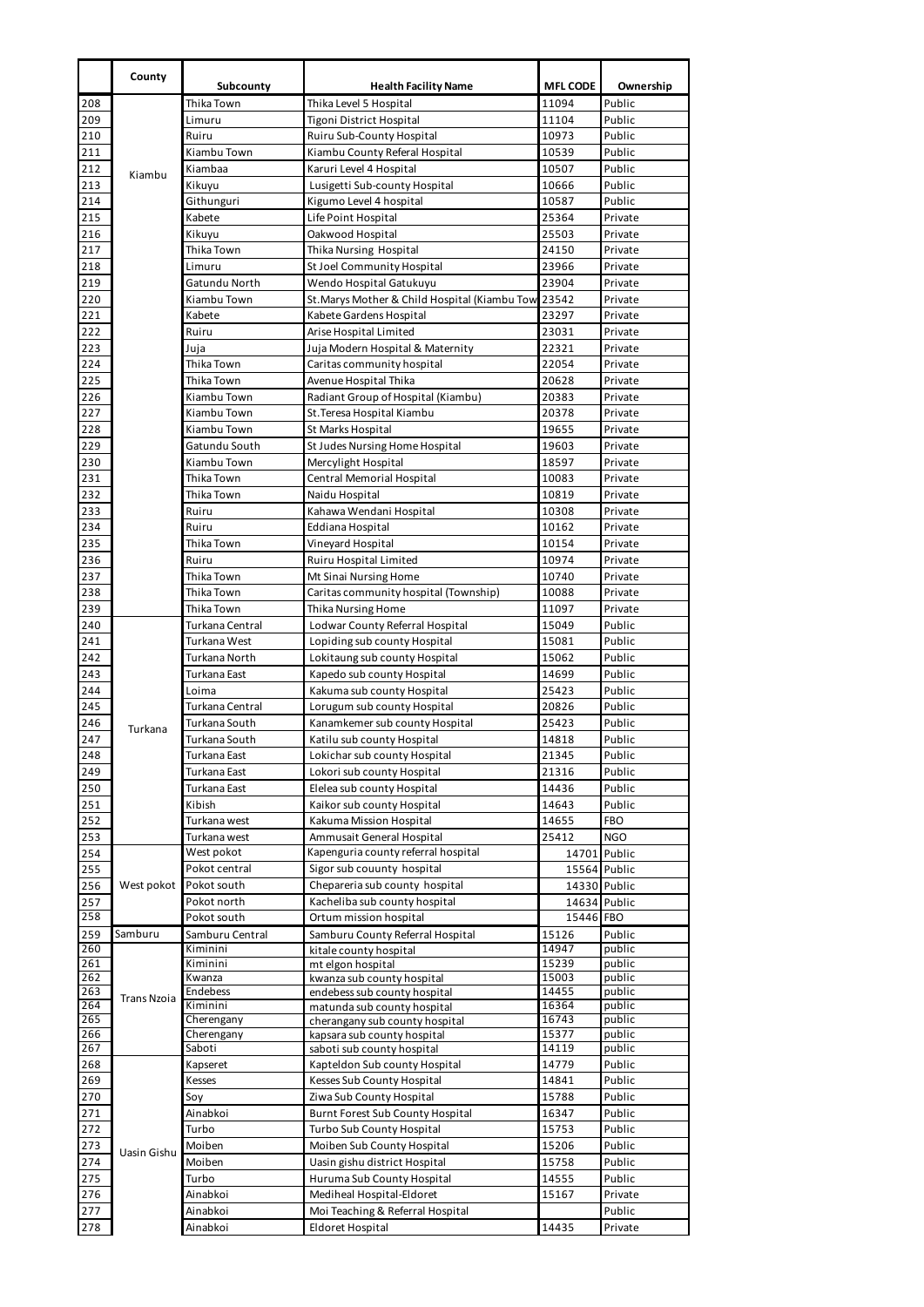|            | County        | Subcounty                  | <b>Health Facility Name</b>                             | <b>MFL CODE</b> | Ownership           |
|------------|---------------|----------------------------|---------------------------------------------------------|-----------------|---------------------|
| 279        |               | Turbo                      | Moi Barracks-Eldoret                                    |                 | Military            |
| 280        | Elgeyo Maraky | Keiyo North                | Iten County Referral Hospital                           | 14586           | Public              |
| 281        |               | Emgwen                     | Kapsabet county referral hospital                       | 14749           | Public              |
| 282        |               | Nandi Hills                | Nandi Hills County hospital                             | 14179           | Public              |
| 283        |               | Aldai                      | Kaptumo sub county hospital                             | 14792           | Public              |
| 284        | Nandi         | Tinderet                   | Meteitei sub county hospital                            | 15181           | Public              |
| 285        |               | Mosop                      | Kabiyet sub county hospital                             | 14623           | Public              |
| 286        |               | Mosop                      | Chepterwai sub county hospital                          | 14369           | Public              |
| 287        |               | Tinderet                   | Mosoriot sub county hospital                            | 15229           | Public              |
| 288        |               | <b>Baringo Central</b>     | Kabarnet Bliss Medical Center                           | 23828<br>20005  | Private<br>Public   |
| 289<br>290 |               | Mogotio<br>Marigat         | Mogotio Sub-County Hospital Baringo                     |                 | Public              |
| 291        |               | Koibatek                   | Marigat Sub District Hospital<br>Mercy Hospital         | 15138<br>15174  | <b>FBO</b>          |
| 292        | Baringo       | <b>Baringo Central</b>     | Baringo County Refferal Hospital                        | 14607           | Public              |
| 293        |               | <b>Tiaty West</b>          | Chemolingot District Hospital                           | 14321           | Public              |
| 294        |               | Koibatek                   | Eldama Ravine District Hospital                         | 14432           | Public              |
| 295        |               | Baringo North              | Kabartonjo Referral Hospital                            | 14609           | Public              |
| 296        |               | <b>Tiaty East</b>          | Tangulbei Sub county Hospital                           | 15707           | Public              |
| 297        | Laikipia      | Laikipia East              | Nanyuki Teaching and Referral Hospital                  | 26822           | Public              |
| 298        |               | Laikipia West              | Nyahururu County Referral Hospital                      | 10890           | Public              |
| 299        |               | Nakuru North               | Bahati District Hospital                                | 14224           | Public              |
| 300        |               | Nakuru East                | Optimum Current Health Care Hospital                    | 26526           | Private             |
| 301        |               | Nakuru West                | Mediheal Hospital (Nakuru) Annex                        | 24929           | Private             |
| 302        |               | Rongai                     | Soin sub county hospital                                | 15200           | Public              |
| 303        |               | Gilgil                     | St. Joseph RiftValley Hospital                          | 25155           | Private             |
| 304        |               | Gilgil                     | Gilgil Military Regional Hospital                       | 14511           | <b>Armed Forces</b> |
| 305        |               | Molo                       | Elburgon Sub-District Hospital                          | 14431           | Public              |
| 306        |               | Nakuru East                | Mirugi Kariuki Sub County Hospital                      | 15188<br>14265  | Public<br>Public    |
| 307<br>308 |               | Nakuru East<br>Nakuru East | Bondeni Sub County Hospital<br>Mediheal Hospital Nakuru | 18266           | Private             |
| 309        |               | Nakuru East                | Baraka Maternity Home                                   | 14230           | Private             |
| 310        |               | Naivasha                   | Naivasha District Hospital                              | 15280           | Public              |
| 311        |               | Subukia                    | Kabazi Sub County Hospital                              | 14611           | Public              |
| 312        |               | Nakuru East                | Nairobi Women hospital - Nakuru CBD                     | 24173           | Private             |
| 313        |               | Subukia                    | Subukia Sub County Hospital                             | 15678           | Public              |
| 314        |               | Nakuru East                | Langa Langa Hospital                                    | 15009           | Public              |
| 315        | Nakuru        | Naivasha                   | Polyclinic Hospital                                     | 15466           | Private             |
| 316        |               | Nakuru West                | Sunrise Evans Hospital                                  | 15686           | Private             |
| 317        |               | Nakuru West                | Nakuru Provincial General Hospital                      | 15288           | Public              |
| 318        |               | Gilgil                     | Gilgil Sub County Hospital                              | 14510           | Public              |
| 319        |               | Kuresoi South              | Olenguruone Sub-District Hospital                       | 15398           | Public              |
| 320        |               | Kuresoi South              | Keringet Sub County Hospital                            | 14836           | Public              |
| 321        |               | Nakuru East                | Nakuru Nursing Home                                     | 15287           | Private             |
| 322        |               | Molo<br>Njoro              | Molo District Hospital<br>Njoro Subcounty Hospital      | 15212<br>15358  | Public<br>Public    |
| 323<br>324 |               | Nakuru West                | Annex Hospital (Nakuru)                                 | 14207           | Public              |
| 325        |               | Nakuru West                | Nakuru War Memorial Hospital                            | 15289           | Private             |
| 326        |               | Naivasha                   | The Karen Hospital Limited (Naivasha)                   | 23568           | Private             |
| 327        |               | Gilgil                     | St Mary's Hospital                                      | 15654           | FBO                 |
| 328        |               | Njoro                      | <b>Egerton University</b>                               | 14426           | Public              |
| 329        |               | Nakuru East                | Nairobi Women's Hospital                                | 20061           | Private             |
| 330        |               | Nakuru East                | Valley Hospital                                         | 15764           | Private             |
| 331        |               | Nakuru West                | Alexandria Cancer Centre & Palliative care Hosp 22886   |                 | Private             |
| 332        |               | Nakuru East                | Mercy Mission Hospital - Annex Nakuru                   | 22859           | <b>FBO</b>          |
| 333        |               | Narok north                | Narok county Referal Hospital                           | 15311           | Public              |
| 334        |               | Transmara West             | Lolgorian Sub District Hosp                             | 15068           | Public              |
| 335        |               | Narok West                 | Baraka Hospital                                         | 17757           | <b>NGO</b>          |
| 336        |               | Narok North                | The Shepherd Hospital Limited                           | 26997           | <b>NGO</b>          |
| 337        | Narok         | Narok North                | Narok Cottage Hospital                                  | 20548           | Private             |
| 338<br>339 |               | Narok North<br>Narok South | Medicatia Hospital<br>Ololulunga District Hospital      | 18784<br>15423  | Private<br>Public   |
| 340        |               | Transmara West             | Transmara West Sub County Hospital                      | 15739           | Public              |
| 341        |               | Transmara West             | St Joseph Hospital                                      | 15647           | FBO                 |
| 342        |               | Kajiado Central            | Kajiado County Referral Hospital                        | 14652           | Public              |
| 343        |               | Kajiado South              | Loitokitok Sub-County Hospital                          | 15051           | Public              |
| 344        | Kajiado       | Kajiado East               | Kitengela Sub-County Hospital                           | 14950           | Public              |
| 345        |               | Kajiado North              | Ngong Sub-County Hospital                               | 15351           | Public              |
| 346        |               | Kajiado North              | Ongata Rongai Sub-County Hospital                       | 15446           | Public              |
| 347        |               | Bureti                     | Kapkatet Sub County Hospital                            | 14706           | Public              |
| 348        |               | Bureti                     | AIC Litein Hospital                                     | 14178           | FBO                 |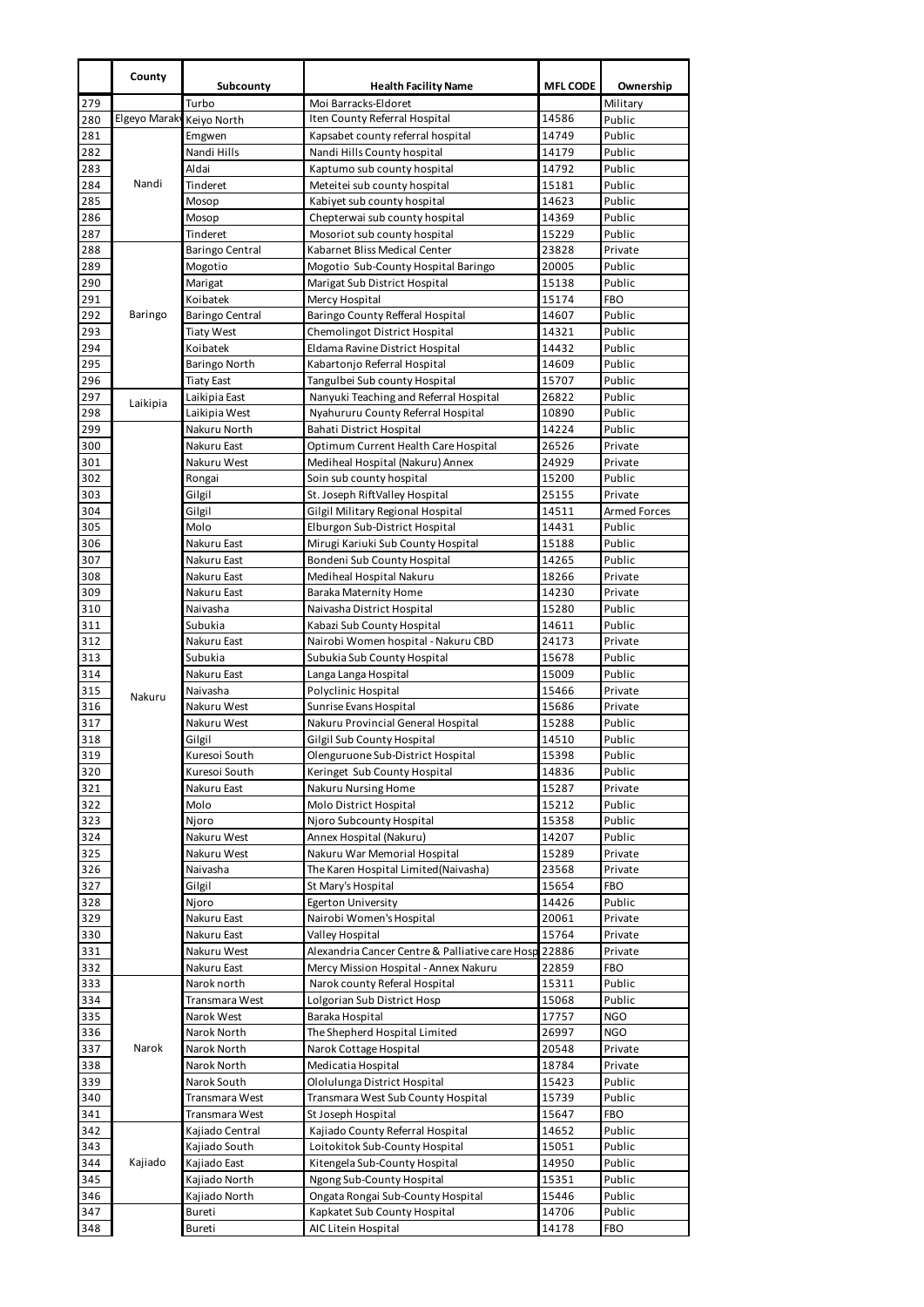|            | County   | Subcounty                | <b>Health Facility Name</b>                                                | <b>MFL CODE</b> | Ownership             |
|------------|----------|--------------------------|----------------------------------------------------------------------------|-----------------|-----------------------|
| 349        |          | Bureti                   | St. Gabriel Hospital                                                       | 22153           | Private               |
| 350        |          | Bureti                   | Roret Sub County Hospital                                                  | 15498           | Public                |
| 351        |          | Sigowet/Soin             | Sigowet Sub County Hospiotal                                               | 15568           | Public                |
| 352        |          | Belgut                   | Sosiot SCH                                                                 | 15617           | Public                |
| 353        |          | Ainamoi                  | Kericho County Referral Hospital                                           | 14831           | Public                |
| 354        | Kericho  | Ainamoi                  | Kericho Nursing Home                                                       | 14834           | Private               |
| 355        |          | Ainamoi                  | Siloam Hospital                                                            | 15571           | Private               |
| 356        |          | Ainamoi                  | St. Leonards Hospital                                                      | 15649           | Private               |
| 357        |          | Ainamoi<br>Ainamoi       | <b>UTK Central Hospital</b><br>Green View Hospital                         | 15761           | Private               |
| 358<br>359 |          | Kipkelion East           | Londiani Hospital                                                          | 14538<br>15074  | Private<br>Public     |
| 360        |          | Kipkelion West           | Kipkelion Sub County Hospital                                              | 14897           | Public                |
| 361        |          | Kipkelion West           | Fort Ternan SCH                                                            | 14501           | Public                |
| 362        |          | Ainamoi                  | Kipchimchim Hospital                                                       | 14890           | <b>FBO</b>            |
| 363        | Bomet    | <b>Bomet East</b>        | Longisa County referral Hospital                                           | 15077           | Public                |
| 364        |          | Lurambi                  | Kakamega General and Referral Hospital                                     | 15915           | Public                |
| 365        |          | Likuyani                 | Likuyani Sub County Hospital                                               | 15961           | Public                |
| 366        |          | Lugari                   | Lumakanda County Hospital                                                  | 15969           | Public                |
| 367        |          | Malava                   | Malava County Hospital                                                     | 15996           | Public                |
| 368        |          | Shinyalu                 | Shinyalu Model Health Centre                                               | 17596           | Public                |
| 369        | Kakamega | Ikolomani                | Iguhu County Hospital                                                      | 15899           | Public                |
| 370        |          | Khwisero                 | Khwiseo Health Centre                                                      | 15940           | Public                |
| 371        |          | <b>Butere</b>            | <b>Butere County Hospital</b>                                              | 15836           | Public                |
| 372        |          | Matungu                  | Matungu Sub County Hospital<br>Navakholo Sub County Hospital               | 16037           | Public<br>Public      |
| 373<br>374 |          | Navakholo<br>Mumias West | Mumias West Sub County Hospital                                            | 16078<br>25166  | Public                |
| 375        |          | Mumias East              | Shianda Health Centre                                                      | 20194           | Public                |
| 376        |          | Hamisi                   | Hamisi sub county hospital                                                 | 15894           | public                |
| 377        |          | sabatia                  | sabatia sub county hosp                                                    | 16098           | public                |
| 378        |          | Luanda                   | Emuhaya subcounty hosp                                                     | 15876           | public                |
| 379        | Vihiga   | Hamisi                   | kaimosi mission                                                            | 15913           | <b>FBO</b>            |
| 380        |          | Luanda                   | coptic mission hospital                                                    | 15862           | <b>FBO</b>            |
| 381        |          | sabatia                  | sabatia eye hospital                                                       | 16097           | <b>FBO</b>            |
| 382        |          | Kanduyi                  | Bungoma county referral hospital                                           | 15828           | Public                |
| 383        |          | Bumula                   | Bumula subcounty hospital                                                  | 15825           | Public                |
| 384        |          | Kimilili                 | Kimilili subcounty hospital                                                | 15950           | Public                |
| 385        |          | Kabuchai                 | Chwele subcounty hospital                                                  | 15860           | Public                |
| 386        |          | Mt. Elgon                | Mt. Elgon subcounty hospital                                               | 16025           | Public                |
| 387        |          | Webuye East              | Sinoko subcounty hospital                                                  | 16126           | Public                |
| 388<br>389 |          | Tongaren<br>Mt. Elgon    | Naitiri sucounty hospital<br>Cheptais subcounty hospital                   | 16061<br>15855  | Public<br>Public      |
| 390        |          | Sirisia                  | Sirisia subcounty hospital                                                 | 16130           | Public                |
| 391        |          | Webuye West              | Bokoli subcounty hospital                                                  | 15808           | Public                |
| 392        | Bungoma  | Webuye West              | Webuye county hospital                                                     | 16161           | Public                |
| 393        |          | Webuye West              | Lugulu misssion hospital                                                   | 15965           | <b>FBO</b>            |
| 394        |          | Kanduyi                  | St damiano mission hospital                                                | 16138           | <b>FBO</b>            |
| 395        |          | Kanduyi                  | Elgon view hospital                                                        | 15871           | Private               |
| 396        |          | Kanduyi                  | Bungoma west hospital                                                      | 20323           | Private               |
| 397        |          | Kanduyi                  | Lifecare hospital                                                          | 18852           | Private               |
| 398        |          | Kanduyi                  | Fountain health care                                                       | 22652           | Private               |
| 399<br>400 |          | Kimilili                 | Korry family hospital<br>Khalaba medical centre                            | 23738           | Private               |
| 401        |          | Kanduyi<br>Kimilili      | Dreamland medical cenre                                                    | 17881<br>15864  | Private<br><b>FBO</b> |
| 402        |          |                          |                                                                            | 15834           | Public                |
| 403        |          | Matayos<br>Bunyala       | <b>Busia County Referral Hospital</b><br>Port Victoria Sub County Hospital | 16091           | Public                |
| 404        |          | Butula                   | Khunyangu Sub County Hospital                                              | 15939           | Public                |
| 405        |          | Nambale                  | Nambale Sub County Hospital                                                | 16066           | Public                |
| 406        | Busia    | Samia                    | Sio Port Sub County Hospital                                               | 16128           | Public                |
| 407        |          | Samia                    | Holly Family Nangina Mission Hospital                                      | 16073           | <b>FBO</b>            |
| 408        |          | Teso North               | Teso North Sub County Hospital                                             | 16150           | Public                |
| 409        |          | Teso South               | Alupe Sub County Hospital                                                  | 15795           | Public                |
| 410        |          | Ugunja                   | Ambira Sub-County Hospital                                                 | 13476           | Public                |
| 411        |          | Bondo                    | Bondo County Referral Hospital                                             | 13507           | Public                |
| 412        |          | Bondo                    | Got Agulu Sub-District Hospital                                            | 13588           | Public                |
| 413        |          | Alego Usonga             | Rwambwa Sub-county Hospital                                                | 14063           | Public                |
| 414        |          | Alego Usonga             | Siaya County Referral Hospital                                             | 14080           | Public                |
| 415        |          | Rarieda                  | Madiany Sub County Hospital                                                | 13747           | Public                |
| 416<br>417 |          | Ugunja<br>Bondo          | Sigomere Sub County Hospital<br>Uyawi ACH                                  | 14085<br>14165  | Public<br>Public      |
| 418        |          | Ugenya                   | Ukwala SCH                                                                 | 14156           | Public                |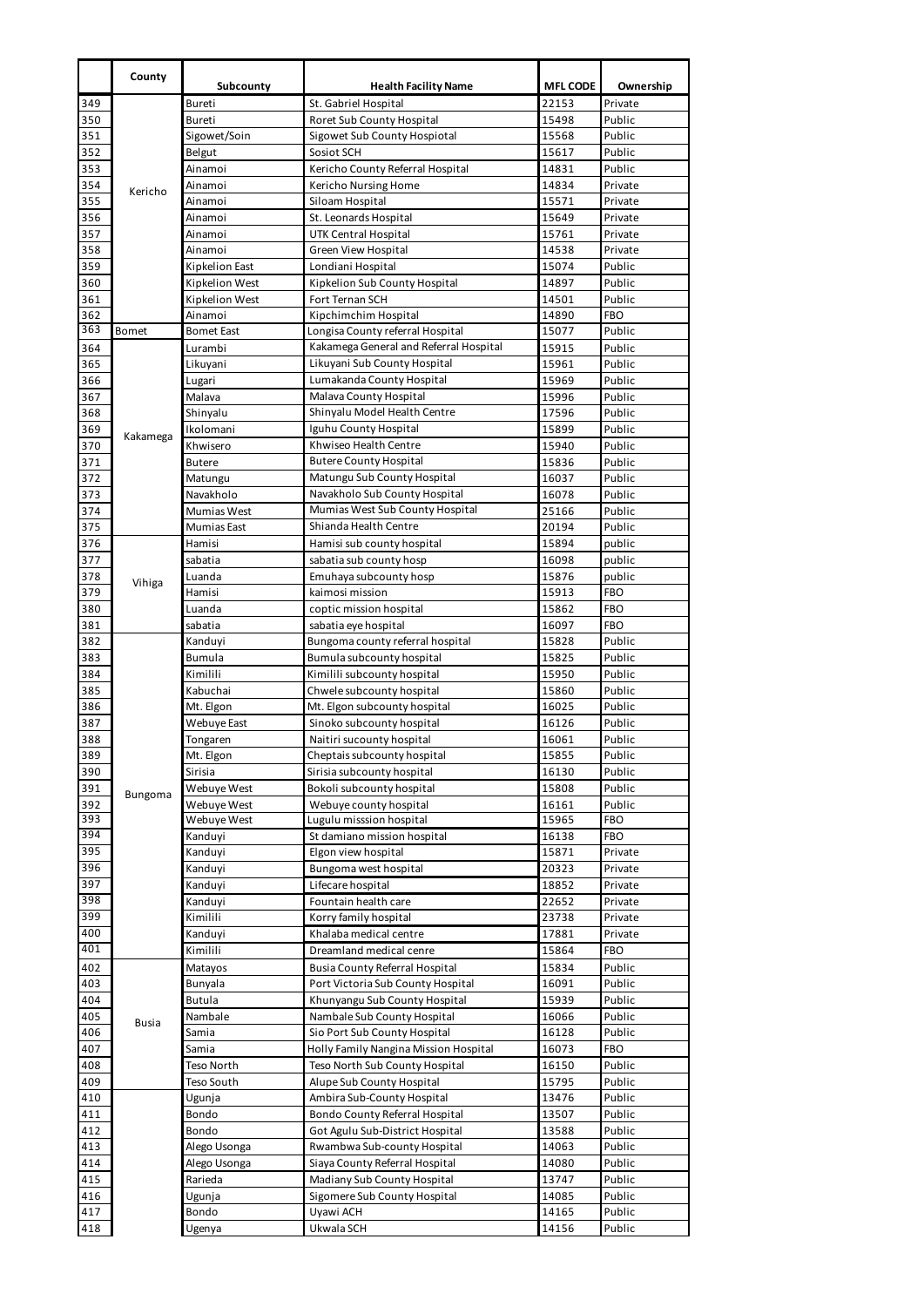|            | County   | Subcounty                        | <b>Health Facility Name</b>                                                   | <b>MFL CODE</b> | Ownership                |
|------------|----------|----------------------------------|-------------------------------------------------------------------------------|-----------------|--------------------------|
| 419        | Siaya    | Gem                              | Yala SCH                                                                      | 14175           | Public                   |
| 420        |          | Ugenya                           | Matibabu Ukwala Clinic (Hospital)                                             | 17529           | <b>NGO</b>               |
| 421        |          | Gem                              | Sagam Community Hospital                                                      | 14064           | <b>NGO</b>               |
| 422        |          | Ugenya                           | Sega Cottage Hospital                                                         | 14071           | Private                  |
| 423<br>424 |          | Ugenya<br>Alego Usonga           | Sega Mission Hospital<br>Siaya Medical Centre                                 | 14073<br>14081  | <b>FBO</b><br>Private    |
| 425        |          | Rarieda                          | St Elizabeth Lwak Mission Health Centre                                       | 13739           | <b>FBO</b>               |
| 426        |          | Alego Usonga                     | Bama Hospital                                                                 | 13493           | Private                  |
| 427        |          | Gem                              | Dolphil Nursing & Maternity Home                                              | 13535           | <b>FBO</b>               |
| 428        |          | Gem                              | Inuka Hospital & Maternity Home                                               | 13618           | Private                  |
| 429        |          | Kisumu Central                   | Migosi Sub County Hospital                                                    | 13807           | GOK                      |
| 430        |          | Kisumu Central<br>Kisumu Central | Kisumu County Referral Hospital                                               | 13704           | <b>GOK</b><br>GOK        |
| 431<br>432 |          | Kisumu Central                   | Jaramogi Oginga Odinga Teaching and Referral H 13939<br>Lumumba Health Centre | 13738           | GOK                      |
| 433        |          | Kisumu East                      | Gita Sub-county Hospital                                                      | 13647           | GOK                      |
| 434        |          | Kisumu West                      | Nyahera Sub-County Hospital                                                   | 13880           | <b>GOK</b>               |
| 435        |          | Kisumu West                      | Chulaimbo County Hospital                                                     | 13528           | GOK                      |
| 436        |          | Kisumu West                      | Ober Kamoth Sub county Hospital                                               | 13954           | GOK                      |
| 437        |          | Kisumu West                      | Ojola Sub County Hospital                                                     | 13971           | <b>GOK</b>               |
| 438        |          | Seme                             | Kombewa County Hospital                                                       | 13714<br>13810  | <b>GOK</b><br><b>GOK</b> |
| 439<br>440 |          | Seme<br>Seme                     | Miranga Sub District Hospital<br>Manyuanda Health Centre                      | 13770           | <b>GOK</b>               |
| 441        |          | Muhoroni                         | Muhoroni County Hospital                                                      | 13831           | GOK                      |
| 442        |          | Muhoroni                         | Nyang'oma Sub County Hospital                                                 | 13928           | <b>GOK</b>               |
| 443        |          | Muhoroni                         | Masogo Sub County Hospital                                                    | 13785           | <b>GOK</b>               |
| 444        |          | Nyakach                          | Nyakach County Hospital                                                       | 13921           | <b>GOK</b>               |
| 445        | Kisumu   | Nyakach                          | Katito Sub County Hospital                                                    | 13657           | <b>GOK</b>               |
| 446<br>447 |          | Nyakach<br>Nyakach               | Sondu Sub County Hospital<br>Nyamarimba Sub County Hospital                   | 14096<br>13899  | <b>GOK</b><br><b>GOK</b> |
| 448        |          | Nyando                           | Ahero County Hospital                                                         | 13468           | <b>GOK</b>               |
| 449        |          | Nyando                           | Nyangande Sub-County Hospital                                                 | 13923           | GOK                      |
| 450        |          | Nyando                           | Rabuor Sub-county Hospital                                                    | 14020           | <b>GOK</b>               |
| 451        |          | Kisumu Central                   | Avenue Hospital Kisumu                                                        | 20123           | Private                  |
| 452        |          | Kisumu Central                   | Aga Khan Hospital (Kisumu)                                                    | 13465           | Private                  |
| 453        |          | Kisumu Central                   | Nightingale Milimani Hospital                                                 | 24317           | Private                  |
| 454<br>455 |          | kisumu east<br>Kisumu West       | St. Elizabeth chiga<br>Maseno Mission                                         | 14106<br>13781  | <b>FBO</b><br><b>FBO</b> |
| 456        |          | Kisumu West                      | St. Jairus                                                                    | 21766           | Private                  |
| 457        |          | Kisumu West                      | Portflorence                                                                  | 14017           | Private                  |
| 458        |          | Muhoroni                         | Koru Mission                                                                  | 13719           | <b>FBO</b>               |
| 459        |          | Muhoroni                         | St. vincent depaul                                                            | 14128           | <b>FBO</b>               |
| 460        |          | Nyakach                          | Nyabondo Mission                                                              | 13864           | <b>FBO</b>               |
| 461        |          | Nyando<br>Nyando                 | Awasi Mission Hospital                                                        | 13491           | Private                  |
| 462<br>463 |          | Homa Bay Town                    | Ahero medical clinic<br>St.Lawrence Hospital                                  | 18291<br>21162  | Private<br>Private       |
| 464        |          | Mbita                            | Mbita Sub-County Hospital                                                     | 13798           | Public                   |
| 465        |          | Homa Bay Town                    | Homa Bay County Teaching and Referral Hospita 13608                           |                 | Public                   |
| 466        |          | Kabondo Kasipul                  | Kabondo Sub-County Hospital                                                   | 13638           | Public                   |
| 467        |          | Suba South                       | Nyandiwa Level IV Hospital                                                    | 13920           | Public                   |
| 468        |          | Rachuonyo South                  | Nyangiela Sub District                                                        | 13926           | Public                   |
| 469<br>470 |          | Suba South<br>Mbita              | Magunga Level IV Hospital<br>Ogongo Sub-County Hospital                       | 13753<br>13967  | Public<br>Public         |
| 471        |          | Rangwe                           | Asumbi Mission Hospital                                                       | 13488           | <b>FBO</b>               |
| 472        | Homa Bay | Homa Bay Town                    | Marindi Sub County Referral Hospital                                          | 13777           | Public                   |
| 473        |          | Suba South                       | Suba Sub-Couty Hospital                                                       | 14130           | Public                   |
| 474        |          | Suba South                       | Sori Lakeside Hospital (Sindo)                                                | 23677           | Private                  |
| 475        |          | Karachuonyo                      | Kendu Sub-District Hospital                                                   | 13668           | Public                   |
| 476<br>477 |          | Karachuonyo<br>Ndhiwa            | Kendu Adventist Hospital<br>Ndhiwa Sub-District Hospital                      | 13667<br>13841  | <b>FBO</b><br>Public     |
| 478        |          | Rachuonyo South                  | Rachuonyo District Hospital                                                   | 14022           | Public                   |
| 479        |          | Suba South                       | Kisegi Sub-District Hospital                                                  | 13701           | Public                   |
| 480        |          | Rachuonyo South                  | Matata Nursing Hospital                                                       | 13789           | Public                   |
| 481        |          | Rangwe                           | Rangwe Sub-District Hospital                                                  | 14036           | Public                   |
| 482        |          | Karachuonyo                      | Kandiege Sub-District Hospital                                                | 13653           | Public                   |
| 483        |          | Suna east                        | Migori county referral hospital                                               | 13805           | Public                   |
| 484        |          | Uriri<br>Uriri                   | Uriri subcounty hospital                                                      | 14161           | Public                   |
| 485<br>486 |          | Uriri                            | Oyani subcounty hospital<br>Othoro subcounty hospital                         | 14009<br>14003  | Public<br>Public         |
| 487        |          | Awendo                           | Awendo subcounty hospital                                                     | 13492           | Public                   |
| 488        |          | Rongo                            | Rongo subcounty hospital                                                      | 14058           | Public                   |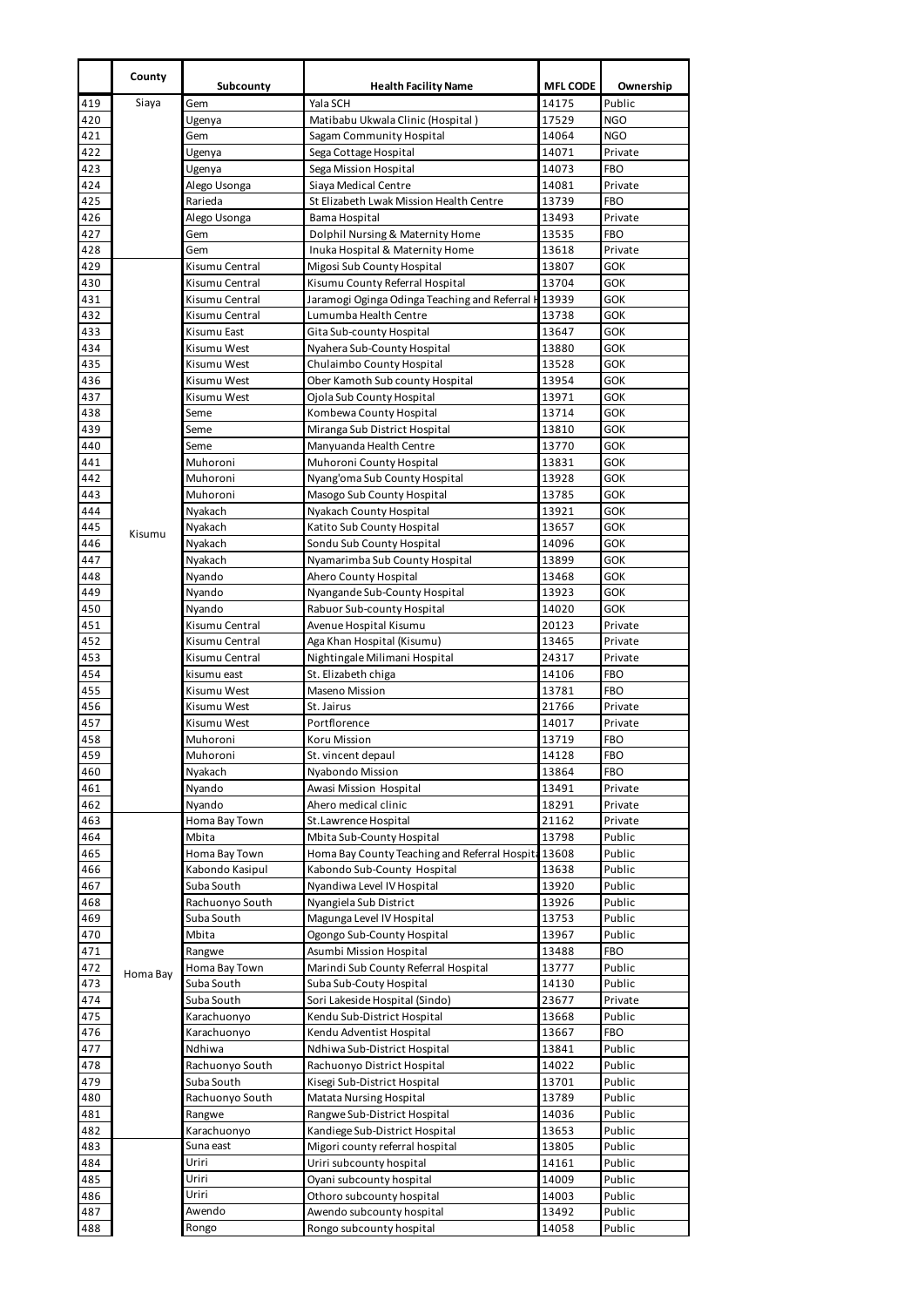|            | County  |                                            |                                                                      |                 |                          |
|------------|---------|--------------------------------------------|----------------------------------------------------------------------|-----------------|--------------------------|
|            |         | Subcounty<br>Suna west                     | <b>Health Facility Name</b>                                          | <b>MFL CODE</b> | Ownership<br>Public      |
| 489<br>490 |         | Nyatike                                    | Nyamaraga sub county hospital<br>Macalder subcounty hospital         | 13897<br>13745  | Public                   |
| 491        |         | Nyatike                                    | Karungu subcounty hospital                                           | 13656           | Public                   |
| 492        |         | Nyatike                                    | Muhuru sub county hospital                                           | 13833           | Public                   |
| 493        |         | Kuria west                                 | Isebania subcounty hospital                                          | 13625           | Public                   |
| 494        |         | Kuria west                                 | Kehancha subcounty hospital                                          | 13726           | Public                   |
| 495        |         | Kuria east                                 | Kegonga subcounty hospital                                           | 13663           | Public                   |
| 496        |         | Kuria east                                 | Ntimaru sub county hospital                                          | 13858           | Public                   |
| 497        | Migori  | Suna east                                  | St. Josephs mission                                                  | 14110           | <b>FBO</b>               |
| 498        |         | Nyatike                                    | St. Camillus sori                                                    | 14103           | <b>FBO</b>               |
| 499        |         | Nyatike                                    | Sori lake side hospital                                              | 23674           | Private                  |
| 500        |         | Awendo                                     | Rapcom hospital                                                      | 14037           | Private                  |
| 501        |         | Rongo<br>Suna west                         | Royal hospital                                                       | 14061           | Private                  |
| 502<br>503 |         | Kuria west                                 | Akidiva memorial hospital                                            | 14101<br>21427  | Private<br>Private       |
| 504        |         | Suna west                                  | Samjomen hospital<br>Ojele memorial hospital                         | 13970           | Private                  |
| 505        |         | Rongo                                      | Lwala Community Hospital                                             | 13740           | <b>NGO</b>               |
| 506        |         | Uriri                                      | Neocare memorial hospital                                            | 23755           | Private                  |
| 507        |         | Awendo                                     | Ulanda mission hospital                                              | 23082           | <b>FBO</b>               |
| 508        |         | Kuria east                                 | Wima Hospital                                                        | 24235           | Private                  |
| 509        |         | Suna east                                  | Enockhan Hospital                                                    | 24793           | Private                  |
| 510        |         | Suna west                                  | PASTOR MACHAJE HOSPITAL                                              | 14014           | Private                  |
| 511        |         | Rongo                                      | Lenmek Hospital Rongo Annex                                          | 22320           | Private                  |
| 512        |         | Kuria west                                 | St Akidiva Mindira Hospital - Mabera                                 | 20020           | Private                  |
| 513        |         | <b>Bobasi</b>                              | Nyamache Sub County Refferal Hospital                                | 13891           | GOK                      |
| 514        |         | <b>Bobasi</b>                              | Nyacheki Sub Couny Hospital                                          | 13867           | <b>GOK</b>               |
| 515        |         | Bomachoge Borabu                           | Kenyenya Sub Count Referral Hospital                                 | 13673           | GOK                      |
| 516        |         | Bomachoge Chache                           | Gucha Sub County Referral Hospital                                   | 13594           | <b>GOK</b>               |
| 517<br>518 |         | Bomachoge Chache<br>Bonchari               | Misesi Sub County Hospital<br>Iyabe Sub County Referral Hospital     | 13814<br>13631  | <b>GOK</b><br><b>GOK</b> |
| 519        |         | Bonchari                                   | Nyamagundo Sub County Hospital                                       | 13892           | <b>GOK</b>               |
| 520        |         | Bonchari                                   | Marble Hospital                                                      | 22839           | Private                  |
| 521        |         | Kitutu Chache North                        | Marani Sub County Referral Hospital                                  | 13772           | <b>GOK</b>               |
| 522        |         | Kitutu Chache North                        | Getembe Kenyara Hospital                                             | 23594           | Private                  |
| 523        |         | Kitutu Chache South                        | Kisii Teaching and Referral Hospital                                 | 13703           | GOK                      |
| 524        |         | Kitutu Chache South                        | Iranda Sub County Referral Hospital                                  | 13620           | <b>GOK</b>               |
| 525        |         | Kitutu Chache South                        | Mediforte Hospital LTD                                               | 25454           | Private                  |
| 526        |         | Kitutu Chache South                        | Care and Cure Hospital                                               | 24483           | Private                  |
| 527        |         | Kitutu Chache South                        | The Nairobi Family Hospital                                          | 23961           | Private                  |
| 528<br>529 |         | Kitutu Chache South                        | Oasis Specialist Hospital                                            | 20619           | Private                  |
| 530        | Kisii   | Kitutu Chache South<br>Kitutu Chache South | Nyangena Hospital<br>Ram Hospital                                    | 13925<br>14028  | Private<br>Private       |
| 531        |         | Kitutu Chache South                        | Getembe Hospital                                                     | 13567           | Private                  |
| 532        |         | Kitutu Chache South                        | Bosongo Hospital                                                     | 13515           | Private                  |
| 533        |         | Kitutu Chache South                        | Hema Hospital                                                        | 13603           | Private                  |
| 534        |         | Nyaribari Chache                           | Keumbu Sub County Referral Hospital                                  | 13680           | <b>GOK</b>               |
| 535        |         | Nyaribari Chache                           | Ibeno Sub County Hospital                                            | 13612           | GOK                      |
| 536        |         | Nyaribari Chache                           | Christamarrianne Hospital                                            | 13527           | FBO                      |
| 537        |         | Nyaribari Chache                           | Nyanchwa Adventist Hospital                                          | 13918           | <b>FBO</b>               |
| 538        |         | Nyaribari Masaba                           | Gesusu Sub County Refferal Hospital                                  | 13564           | <b>GOK</b>               |
| 539        |         | Nyaribari Masaba                           | Masimba Sub County Hospital                                          | 13783           | <b>GOK</b>               |
| 540        |         | Nyaribari Masaba                           | Ibacho Sub County Hospital                                           | 13611           | <b>GOK</b>               |
| 541        |         | Nyaribari Masaba                           | Nyamasibi Sub County Hospital<br>St Cathrine Ichuni Mission Hospital | 13903           | <b>GOK</b><br><b>FBO</b> |
| 542<br>543 |         | Nyaribari Masaba<br>South Mugirango        | Nduru Sub County Referral Hospital                                   | 20914<br>13847  | GOK                      |
| 544        |         | South Mugirango                            | Etago Sub County Hospital                                            | 13550           | <b>GOK</b>               |
| 545        |         | South Mugirango                            | Tabaka Mission Hospital                                              | 14139           | <b>FBO</b>               |
| 546        |         | Manga                                      | Manga District Hospital                                              | 13766           | Public                   |
| 547        |         | Manga                                      | Holsoms Nursing Home                                                 | 24431           | Private                  |
| 548        |         | Manga                                      | Nyangena Sub District Hospital (Manga)                               | 13924           | Public                   |
| 549        |         | Nyamira South                              | Nyamira County Refferal Hospital                                     | 13912           | Public                   |
| 550        |         | Nyamira South                              | Oasis Maternity and Nursing Home                                     | 23702           | Private                  |
| 551        |         | Nyamira South                              | Kinara Hospital                                                      | 13913           | Private                  |
| 552        | Nyamira | Nyamira North                              | Nyamusi Sub-District Hospital                                        | 13916           | Public                   |
| 553        |         | Nyamira North                              | Ekerenyo Sub-District Hospital                                       | 13540           | Public                   |
| 554        |         | Masaba North                               | Esani Sub-District Hospital                                          | 13548           | Public                   |
| 555        |         | Masaba North                               | Gesima Sub-County Hospital<br>Masaba District Hospital               | 13559           | Public                   |
| 556<br>557 |         | Masaba North<br>Borabu                     | Kijauri Sub County Hospital                                          | 13678<br>13692  | Public<br>Public         |
| 558        |         | Borabu                                     | Nyansiongo Nursing Home                                              | 13937           | <b>FBO</b>               |